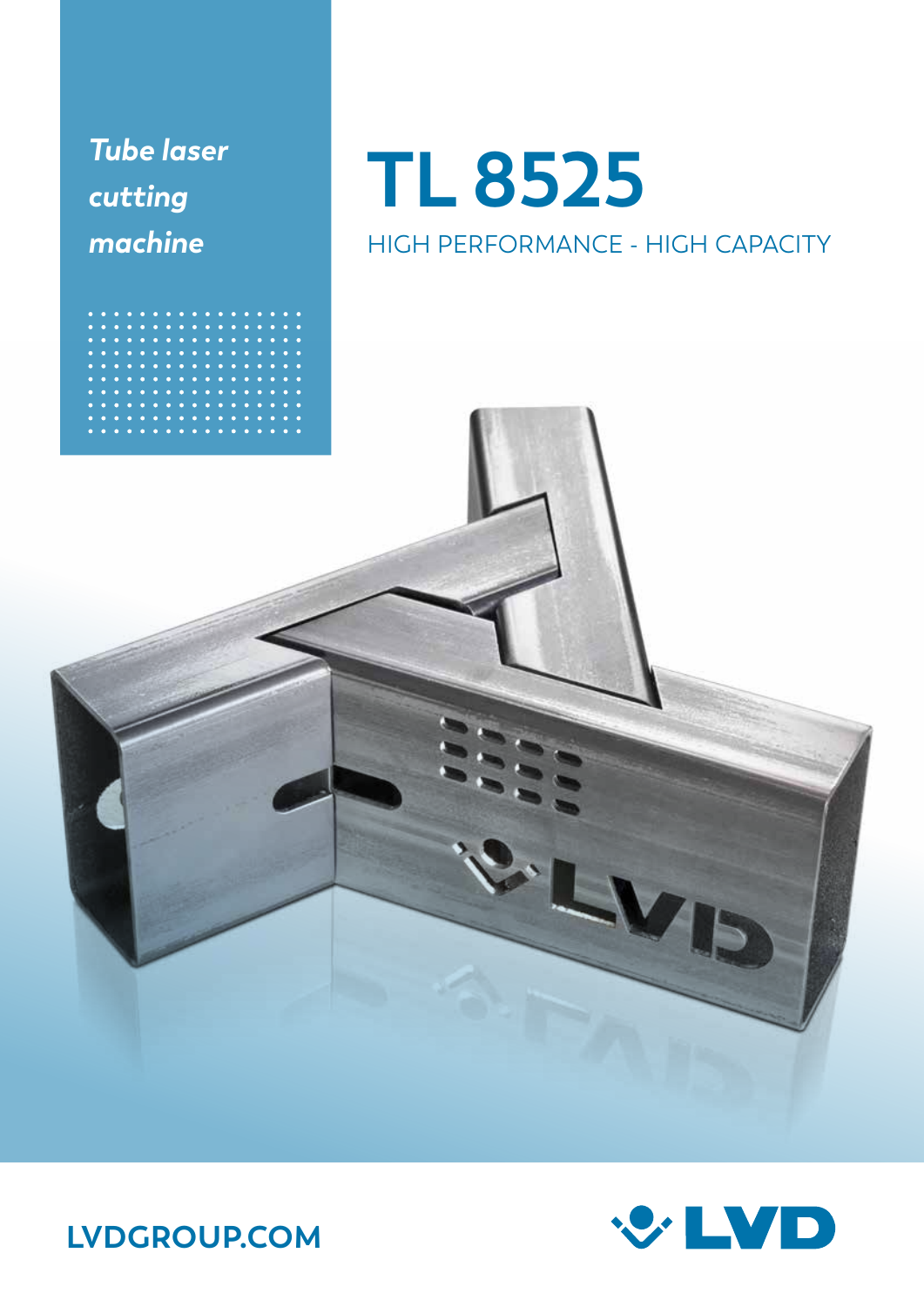### **TL 8525** HIGH PERFORMANCE - HIGH CAPACITY

**The flexible TL 8525 comes equipped with a number of high-performance features to offer optimised tube cutting for even the most complex of applications.** 

#### **STURDY DESIGN**

A welded steel frame and gantry provide high rigidity, crucial in maintaining optimum part accuracy over the full cutting area.



#### **FLEXIBLE FRONT LOADER**

A 6-position front loader allows quick and easy movement to the next tube size and permits loading additional tubes while cutting.

#### **INFEED RISERS**

Servo-controlled infeed risers automatically adjust for any type of profile. The risers pick the tube off the magazine loader and deliver it to the chuck all while maintaining the correct seam orientation.

#### **CHUCK AND STEADY REST**

The self-centering chuck and the steady rest automatically adjusts to different tube geometries.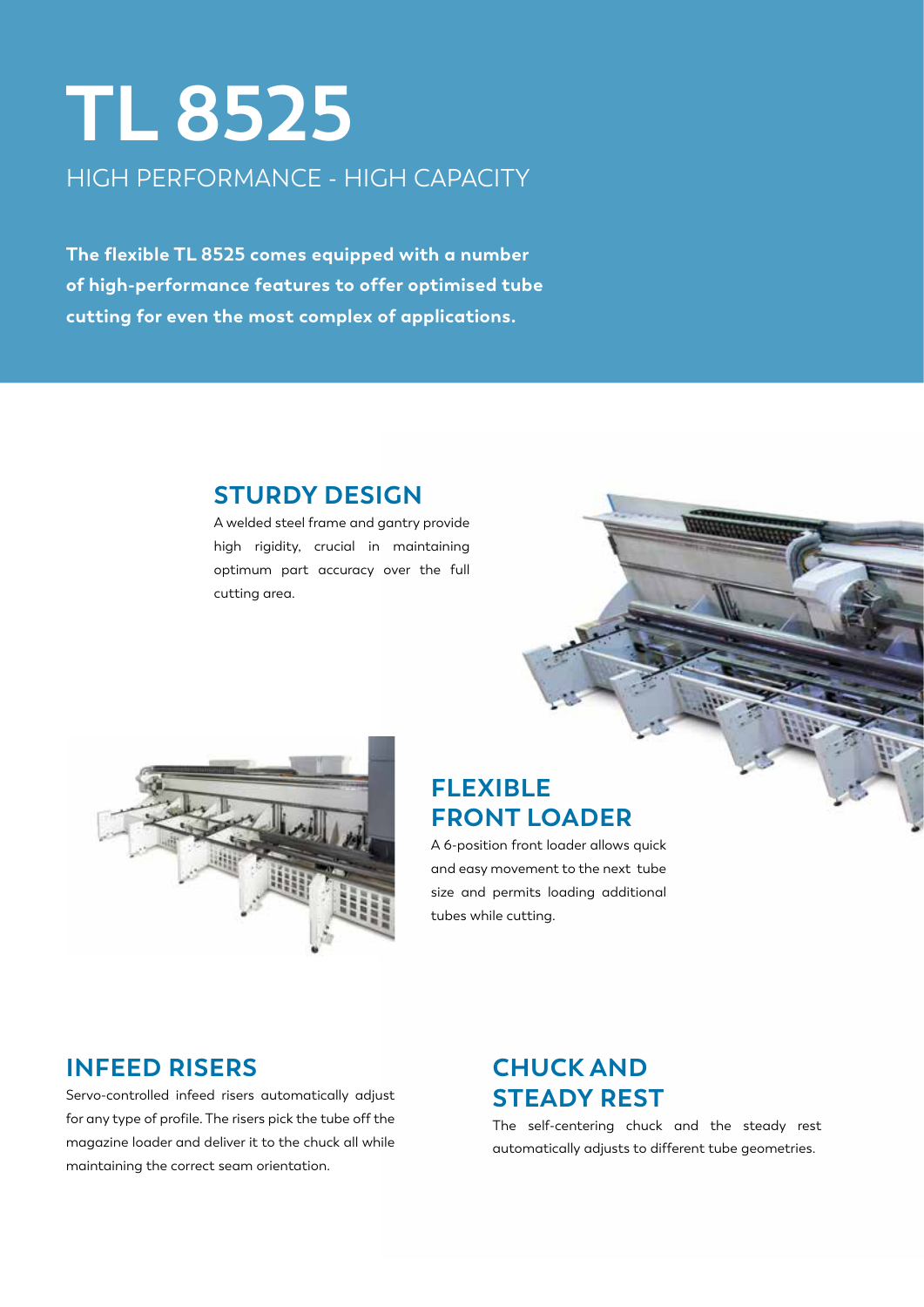#### **FUME EXTRACTION**

A high-power fume extraction system automatically removes 4000m<sup>3</sup> of fumes hourly from the cutting area.

#### **TUBE POSITION CONTROL**

**VLVD** 

To ensure accuracy and increase productivity, tube position is measured using two cameras and cutting position is adjusted accordingly.

TUBE LASER

#### **BEVEL HEAD**

The multi-axis cutting head delivers high-precision bevel cutting in round, square, rectangular and irregular-shaped tubes.





#### **OUTPUT CONVEYOR**

A servo-controlled table with tilt function releases cut parts onto a 3-meter conveyor with multiple compartments.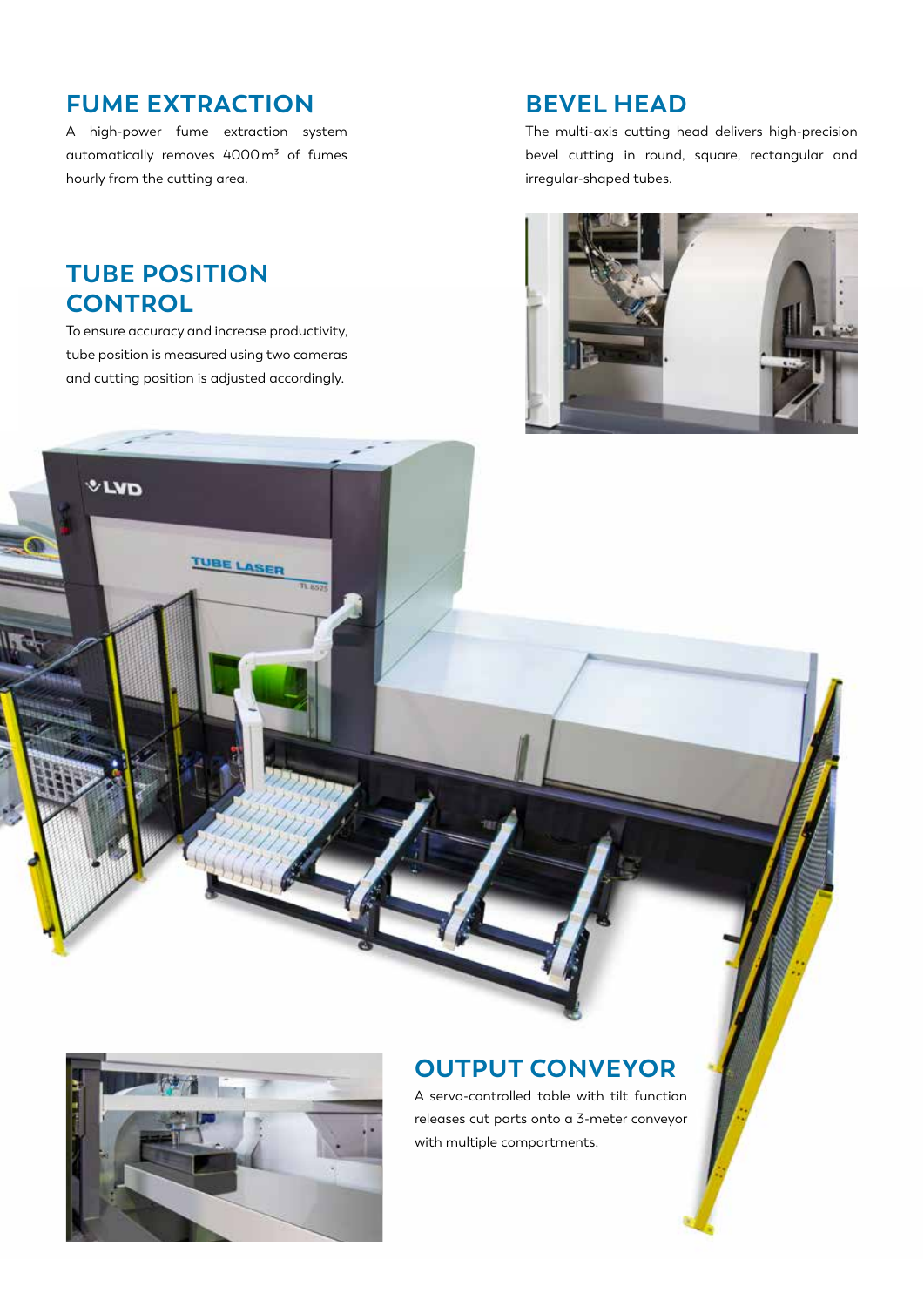## **HIGHLIGHTS**

#### **TOP PRODUCTIVITY**

With a large 8200 mm infeed station, TL 8525 can process tubes up to a diameter of 250 mm round or square.

- 400 mm Z-axis permits the cutting of larger profiles.
- Cut thin- or thick-walled tubes
- Produce complex contours and cutouts: bends with positive stops, locking tabs, relief cuts
- Produce prototypes and short-run batches up to high volumes and kit production

#### **LOWER COST PER PART**

A shorter, simpler manufacturing process, optimised part handling and material utilisation save time and secondary operations, lowering the cost per part.

#### **ADVANCED CUTTING HEAD**

A 45-degree 3D tilt-axis cutting head is standard. The bevel head efficiently creates weld preparation cuts. Its wide 1190 mm X-axis cutting head range permits processing behind the steady rest unit to make maximum use of the material.

The cutting head has crash protection and an automatic system to control the distance between the nozzle and the material surface.





#### **HIGH LEVEL OF AUTOMATION**

The TL 8525 incorporates automatic tube loading, tube centering and automatic set up and adjustment of the chuck and steady rest. An automatic bow and twist compensation system adapts for any bulges and material deformations.

#### **EASY PROGRAMMING**

CADMAN-T software optimises part nesting, adds cut lines for easy scrap removal and visualises the part and complete cutting process in 3D.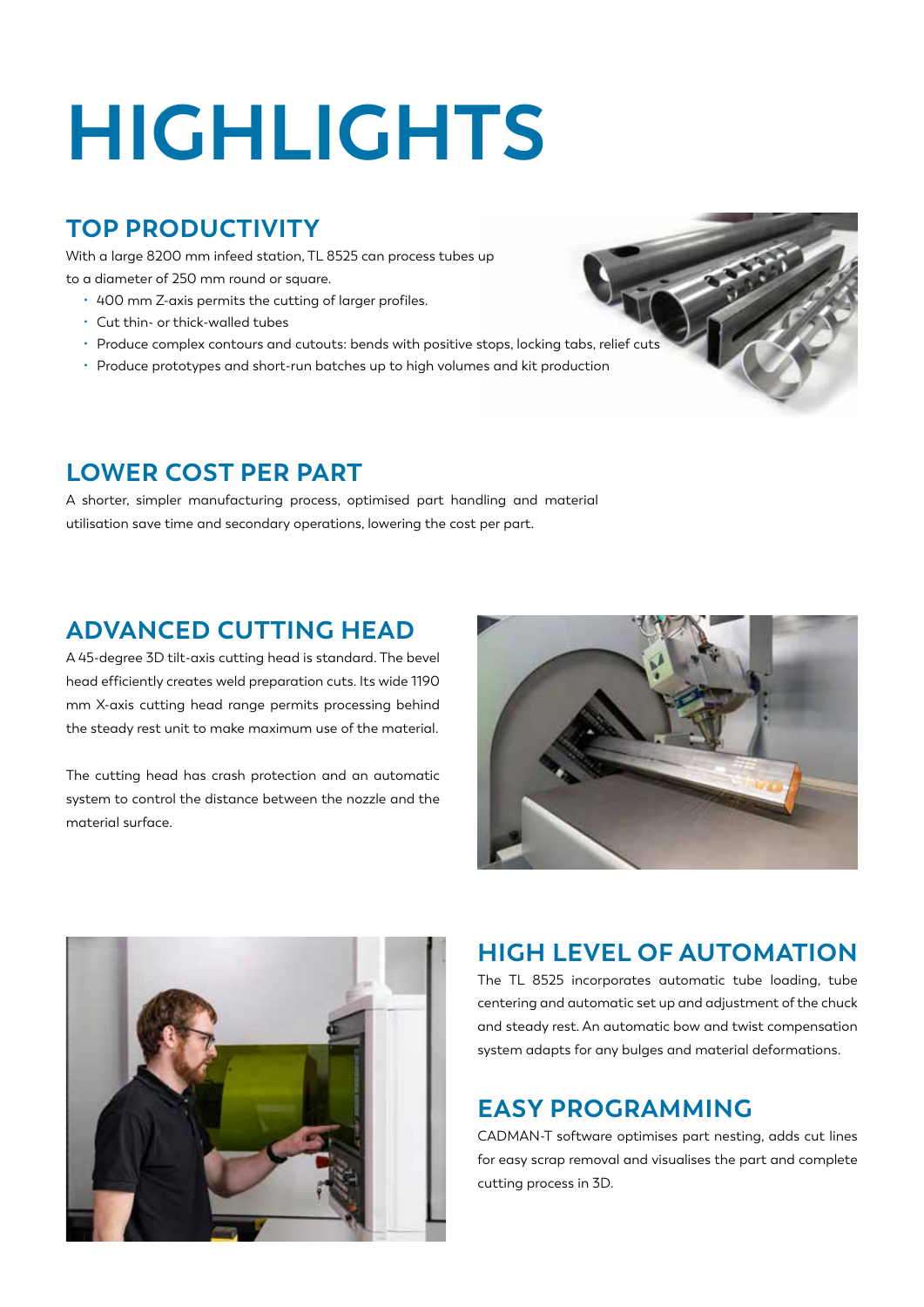## **HIGHLY FLEXIBLE**

**To provide versatility to cut round, square, rectangle, or other profiles, TL 8525 is equipped with key features typically offered as options on comparable tube laser cutting machines.**

#### **PART PROGRAMMING WITH CADMAN-T**

The powerful tube laser software enables you to:

- Import 3D tube drawings using SAT, STEP format direct from a CAD system
- Design parts from scratch
- Add joints, notches, V-sections, tabs and slots or copy elements and operations to an imported file
- Design or import a 2D geometry to create any type of cutout or trim
- Simulate the exact part and the entire cutting process in 3D



#### **APPLICATION SOLUTIONS**

From basic tube cutting to more creative designs, with a TL 8525 it's all possible:

- Simple joints for complex structures
- Tubes in a range of materials, including copper and brass
- Rectangular, square, round or oval tubes
- Angles, tabs and slots that perfectly self-align, reducing assembly time